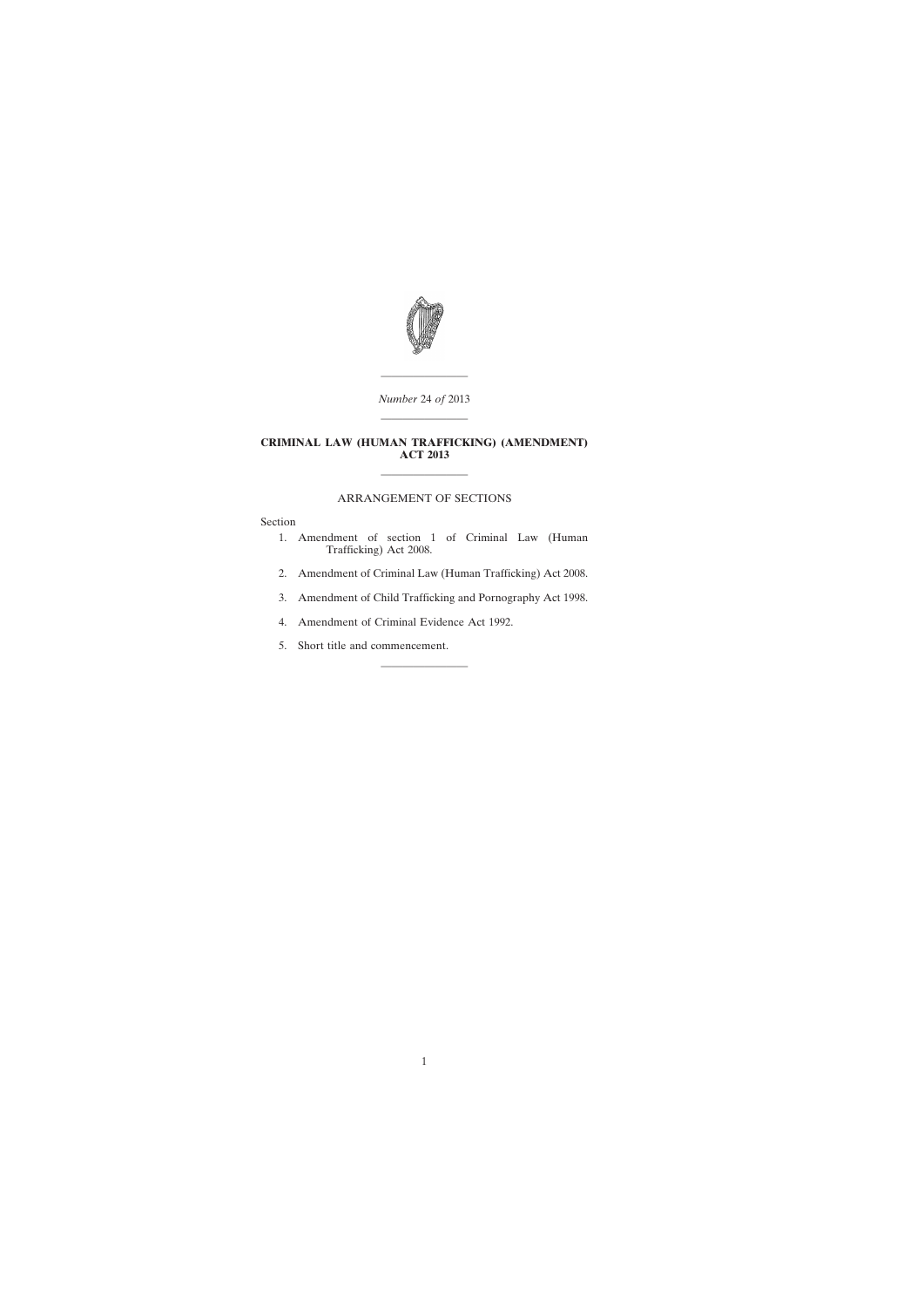# [*No.* **24.**] [2013.] *Criminal Law (Human Trafficking) (Amendment) Act* 2013*.*

# Acts Referred to

| Child Trafficking and Pornography Act 1998 | 1998, No. 22 |
|--------------------------------------------|--------------|
| Criminal Evidence Act 1992                 | 1992, No. 12 |
| Criminal Justice (Public Order) Act 2011   | 2011, No. 5  |
| Criminal Law (Human Trafficking) Act 2008  | 2008, No. 8  |
| Criminal Procedure Act 1967                | 1967, No. 12 |
| Ethics in Public Office Act 1995           | 1995, No. 22 |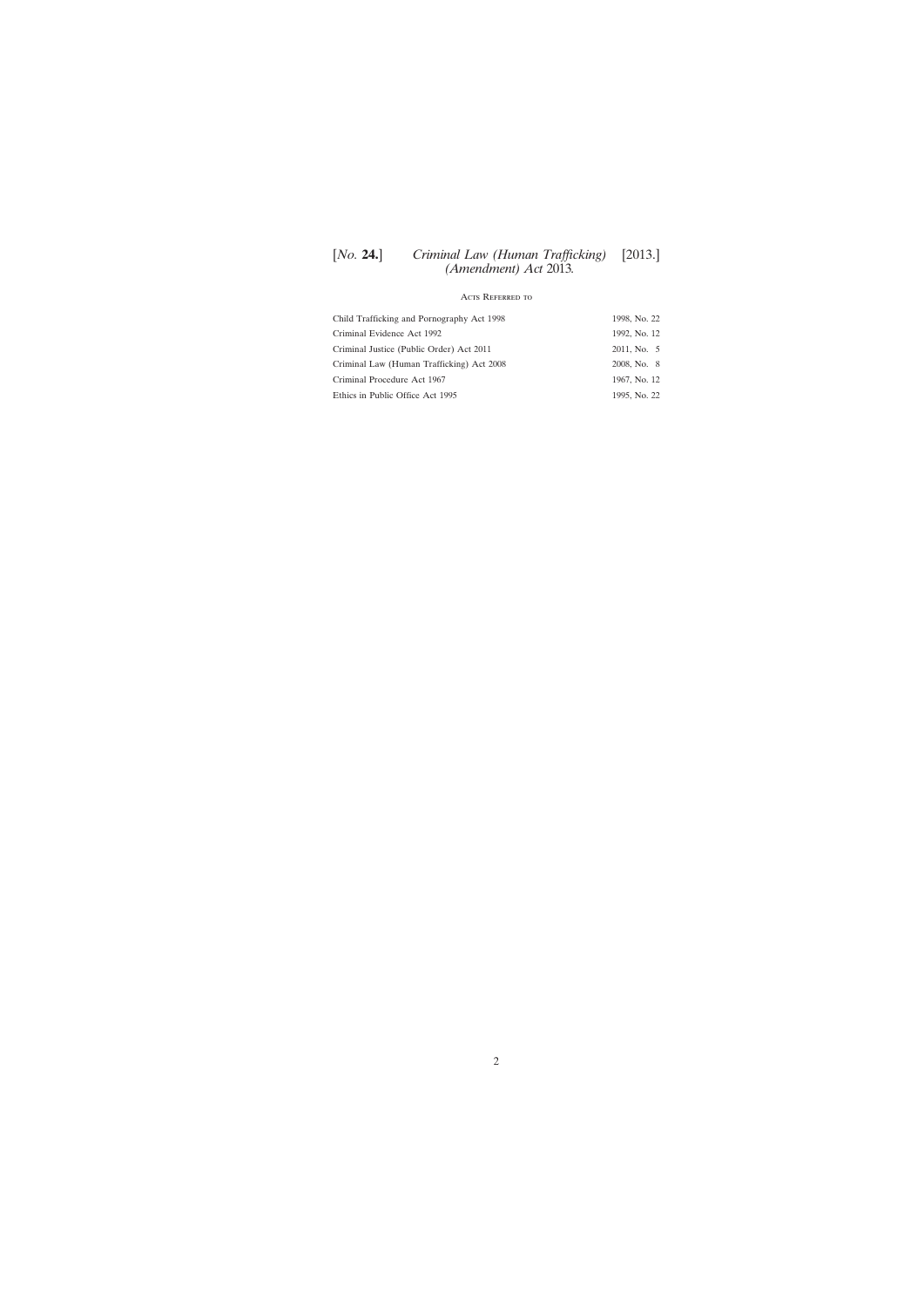<span id="page-2-0"></span>

*Number* 24 *of* 2013 ————————

————————

#### **CRIMINAL LAW (HUMAN TRAFFICKING) (AMENDMENT) ACT 2013**

————————

AN ACT TO GIVE EFFECT TO CERTAIN PROVISIONS OF DIRECTIVE 2011/36/EU OF THE EUROPEAN PARLIA-MENT AND OF THE COUNCIL OF 5 APRIL 2011<sup>1</sup> ON PREVENTING AND COMBATING TRAFFICKING IN HUMAN BEINGS AND PROTECTING ITS VICTIMS, AND REPLACING COUNCIL FRAMEWORK DECISION 2002/629/JHA; FOR THOSE AND OTHER PURPOSES TO AMEND AND EXTEND THE CRIMINAL LAW (HUMAN TRAFFICKING) ACT 2008, THE CHILD TRAFFICKING AND PORNOGRAPHY ACT 1998 AND THE CRIMINAL EVIDENCE ACT 1992; AND TO PROVIDE FOR RELATED MATTERS.

[9*th July*, 2013]

BE IT ENACTED BY THE OIREACHTAS AS FOLLOWS:

**1**.—Section 1 of the Criminal Law (Human Trafficking) Act 2008 Amendment of is amended—

section 1 of Criminal Law Trafficking) Act

(*a*) by substituting the following definition for the definition  $\frac{Human}{Traftick}$ of "exploitation": 2008.

" 'exploitation' means—

- (*a*) labour exploitation,
- (*b*) sexual exploitation,
- (*c*) exploitation consisting of the removal of one or more of the organs of a person, or
- (*d*) exploitation consisting of forcing a person to engage in—
	- (i) an activity that constitutes an offence and that is engaged in for financial gain or that by implication is engaged in for financial gain, or
	- (ii) an activity in a place other than the State that—

<sup>1</sup>OJ No. L101 of 15.4.2011, p. 1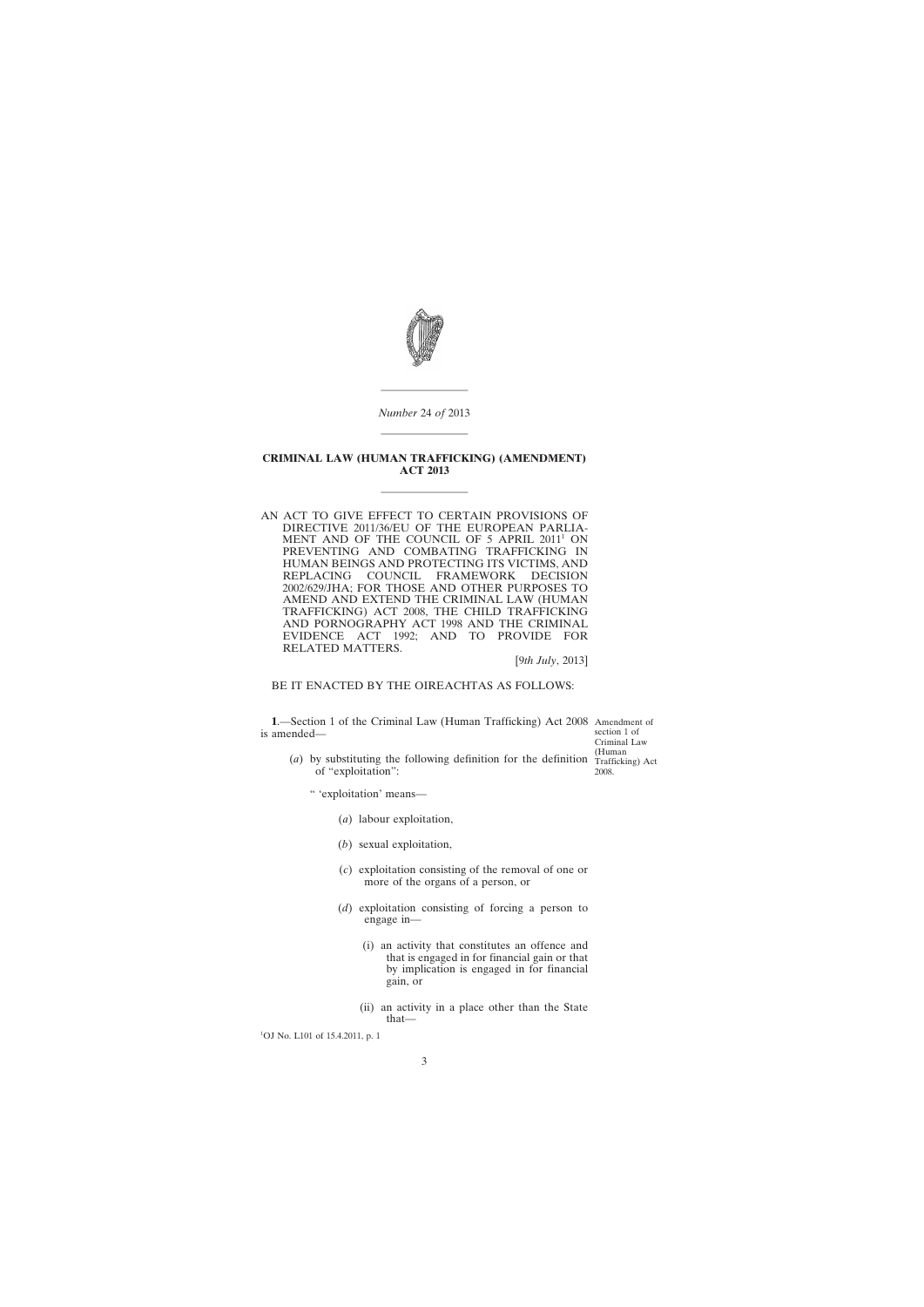## [*No.* **24.**] [2013.] *Criminal Law (Human Trafficking) (Amendment) Act* 2013*.*

- (I) constitutes an offence under the law of that place and would, if done in the State, constitute an offence, and
- (II) is engaged in for financial gain or that by implication is engaged in for financial gain;",
- (*b*) by substituting the following definition for the definition of "labour exploitation":

" 'labour exploitation' means, in relation to a person (including a child)—

- (*a*) subjecting the person to forced labour (including forcing him or her to beg),
- (*b*) forcing the person to render services to another person, or
- (*c*) enslavement of the person or subjecting him or her to servitude or a similar condition or state;",

#### and

(*c*) by inserting the following definitions:

" 'beg' has the same meaning as it has in section 1(2) of the Criminal Justice (Public Order) Act 2011;

'forced labour' means a work or service which is exacted from a person under the menace of any penalty and for which the person has not offered himself or herself voluntarily, but shall not include any of the following:

- (*a*) a work or service exacted by virtue of compulsory military service laws for work of a purely military character;
- (*b*) a work or service which forms part of the normal civic obligations of the citizens of a fully self-governing country;
- (*c*) a work or service exacted from a person as a consequence of a conviction in a court of law if—
	- (i) the work or service is carried out under the supervision and control of a public authority, and
	- (ii) the person is not hired to, or placed at the disposal of, a person who is not a public authority;
- (*d*) a work or service exacted in a case of an emergency that endangers or that may endanger the existence or the well-being of the whole or part of the population, including war, fire, flood,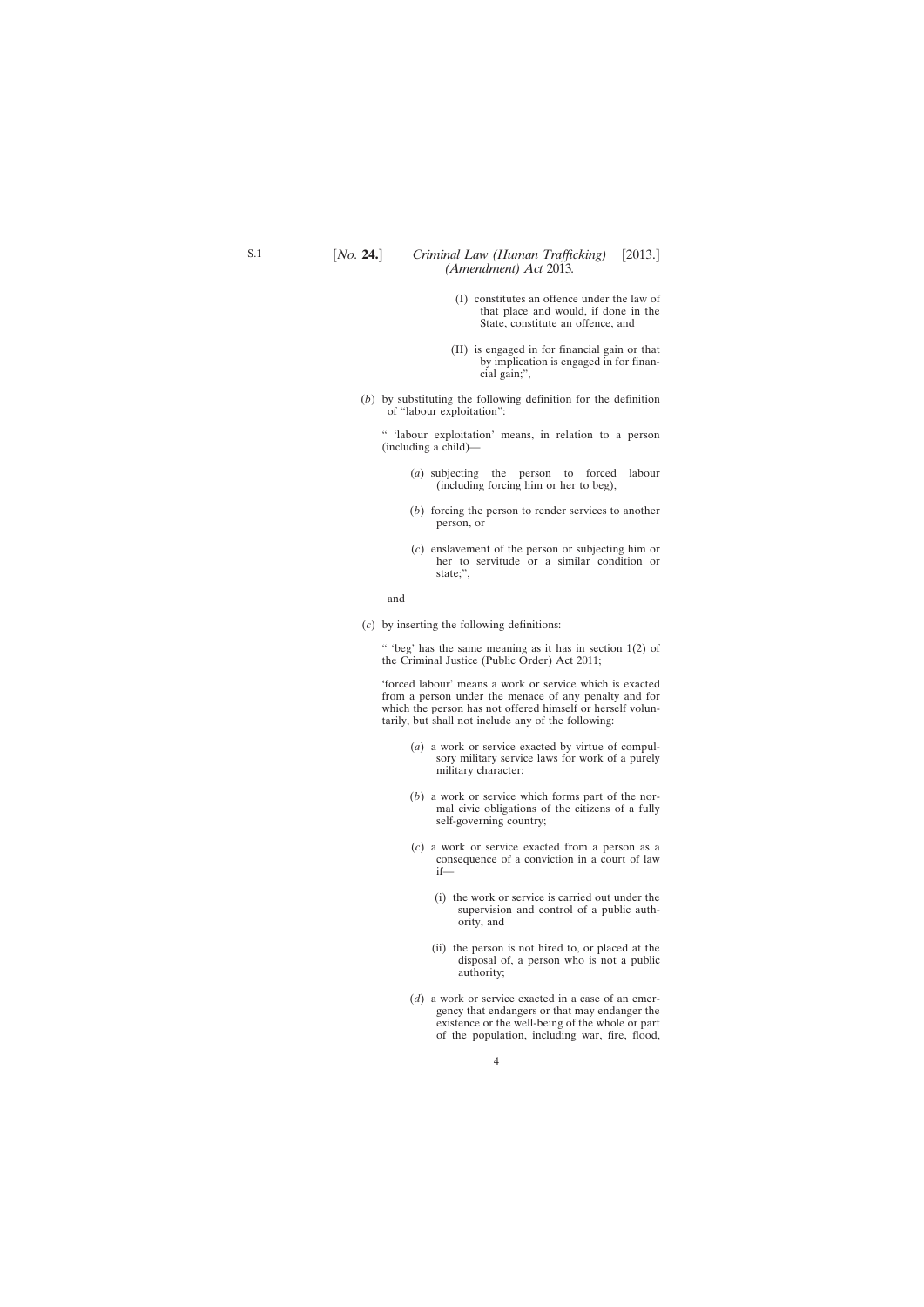<span id="page-4-0"></span>famine, earthquake, violent epidemic or epizootic diseases or invasion by animal, insect or vegetable pests;

(*e*) a minor communal service of a kind which, being performed by the members of the community in the direct interest of the community, can be considered as a normal civic obligation incumbent upon the members of the community, and where the members of the community, or their direct representatives, have the right to be consulted in regard to the need for that service;".

**2**.—The Criminal Law (Human Trafficking) Act 2008 is amended Amendment of by inserting the following section after section 4:

Criminal Law (Human Trafficking) Act

"Aggravating under section 2 or 4 committed by public official during performance of duties.

factor: offences tence to be imposed on a person for an offence  $4A$ .—(1) Where a court is determining the sen-  $\frac{2008}{2008}$ . under section  $2$  or 4, the fact that the offence was committed by a public official during the performance of his or her duties as such public official shall be treated for the purpose of determining the sentence as an aggravating factor.

> (2) Accordingly, the court shall (except where the sentence for the offence is one of imprisonment for life or where the court considers that there are exceptional circumstances justifying its not doing so) impose a sentence that is greater than that which would have been imposed in the absence of such factor.

> (3) The sentence imposed shall not be greater than the maximum sentence permissible for the offence.

(4) In this section—

'public body' shall be construed in accordance with the Ethics in Public Office Act 1995;

'public official' means an officer or employee of a public body.".

**3**.—The Child Trafficking and Pornography Act 1998 is amended Amendment of by inserting the following section after section 3:

Child Trafficking and Pornography Act 1998.

"Aggravating factor: certain offences under section 3 committed by public official during performance of duties.

3A.—(1) Where a court is determining the sentence to be imposed on a person for an offence under section  $3$  (other than an offence under subsection (2A) or (2B) of that section), the fact that the offence was committed by a public official during the performance of his or her duties as such public official shall be treated for the purpose of determining the sentence as an aggravating factor.

(2) Accordingly, the court shall (except where the sentence for the offence is one of imprisonment for life or where the court considers that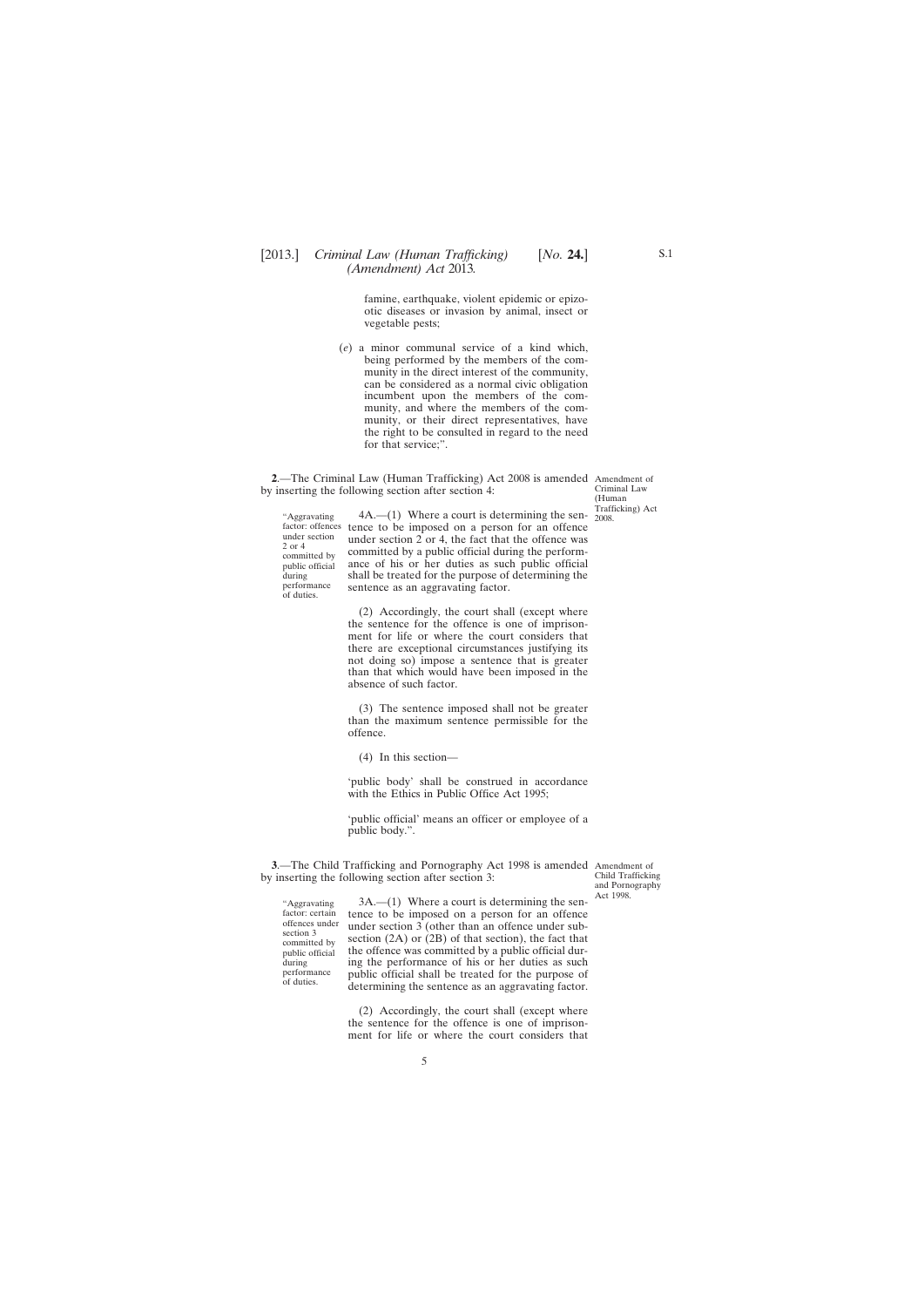## [*No.* **24.**] [2013.] *Criminal Law (Human Trafficking) (Amendment) Act* 2013*.*

there are exceptional circumstances justifying its not doing so) impose a sentence that is greater than that which would have been imposed in the absence of such factor.

(3) The sentence imposed shall not be greater than the maximum sentence permissible for the offence.

(4) In this section—

'public body' shall be construed in accordance with the Ethics in Public Office Act 1995;

'public official' means an officer or employee of a public body.".

**4**.—The Criminal Evidence Act 1992 is amended—

Amendment of Criminal Evidence Act 1992.

- (*a*) in section 15—
	- (i) in subsection (1), by substituting the following paragraphs for paragraphs (*a*), (*b*) and (*c*):
		- "(*a*) under Part IA of the Criminal Procedure Act 1967, the prosecutor consents to the sending forward for trial of an accused person who is charged with an offence to which this Part applies,
		- (*b*) the person in respect of whom the offence is alleged to have been committed, or a person who has made a videorecording under section  $16(1)(b)(ii)$ , is under 18 years of age on the date consent is given to the accused being sent forward for trial, and
		- (*c*) it is proposed that a videorecording of a statement made by the person concerned during an interview as mentioned in section  $16(1)(b)$  shall be given in evidence pursuant to that section,",

#### and

(ii) by substituting the following subsection for subsection  $(2)$ :

"(2) The judge hearing an application under section 4E of the Criminal Procedure Act 1967 may consider any statement made, in relation to an offence, by a person in a videorecording mentioned in section  $16(1)(b)$  if the person is available for crossexamination at the hearing of the application.",

(*b*) in section 16(1), by substituting the following paragraph for paragraph (*b*):

> "(*b*) a videorecording of any statement made during an interview with a member of the Garda

<span id="page-5-0"></span>S.3